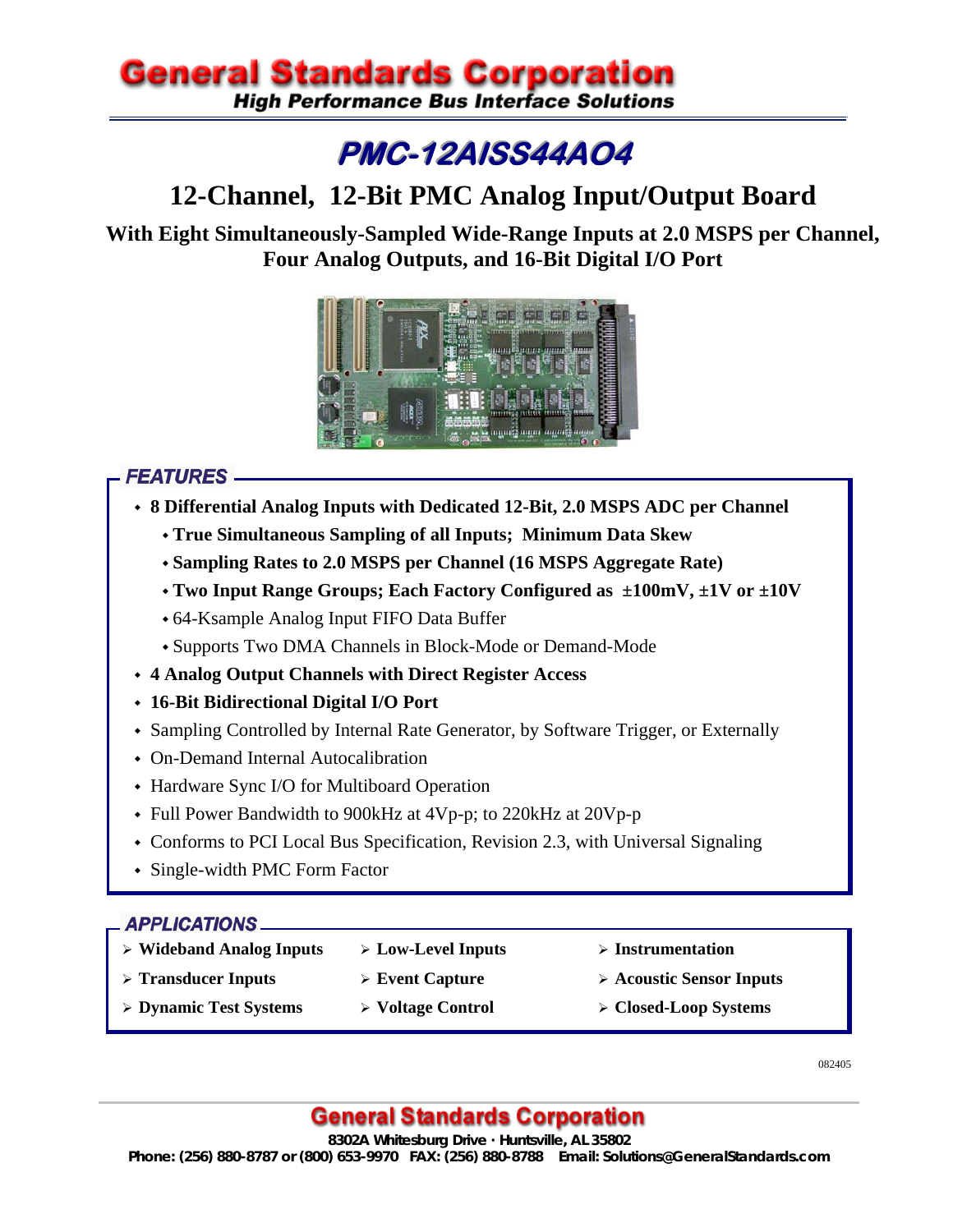# FUNCTIONAL DESCRIPTION

The 12-Bit PMC-12AISS44AO4 analog I/O board samples and digitizes eight input channels simultaneously at rates up to 2.0 million samples per second for each channel. 12-bit sampled data is available to the PCI bus through a 64K-Sample FIFO buffer. All data is channel-tagged.

Analog input sampling can be controlled from an internal rate generator, through software, or by external hardware. Both burst and continuous sampling modes are supported. Input ranges are factoryconfigured as  $\pm 1V$ ,  $\pm 100$ mV or  $\pm 10V$  for each of two input channel groups.

Four analog output channels provide software-selected output ranges of  $\pm 2.5V$ ,  $\pm 5V$  or  $\pm 10V$ , and are accessed directly through dedicated control registers. A 16-Bit bidirectional digital port can be configured as two independent byte-wide ports.

An on-demand autocalibration feature determines offset and gain correction values for each input and output channel, and the corrections are applied subsequently during normal operation. A selftest switching network routes output channels or calibration reference signals to the analog inputs, and permits board integrity to be verified by the host..



Figure 1. PMC-12AISS44AO4; Functional Organization

This product is functionally compatible with the IEEE PCI local bus specification Revision 2.3, and supports the "plug-n-play" initialization concept. System connections are made at the front panel through a high-density dual-ribbon 80-pin connector. Power requirements consist of +5 VDC in compliance with the PCI specification, and analog power voltages are generated internally. All operational parameters are software configurable. Operation over the specified temperature range is achieved with conventional convection cooling.

## **General Standards Corporation**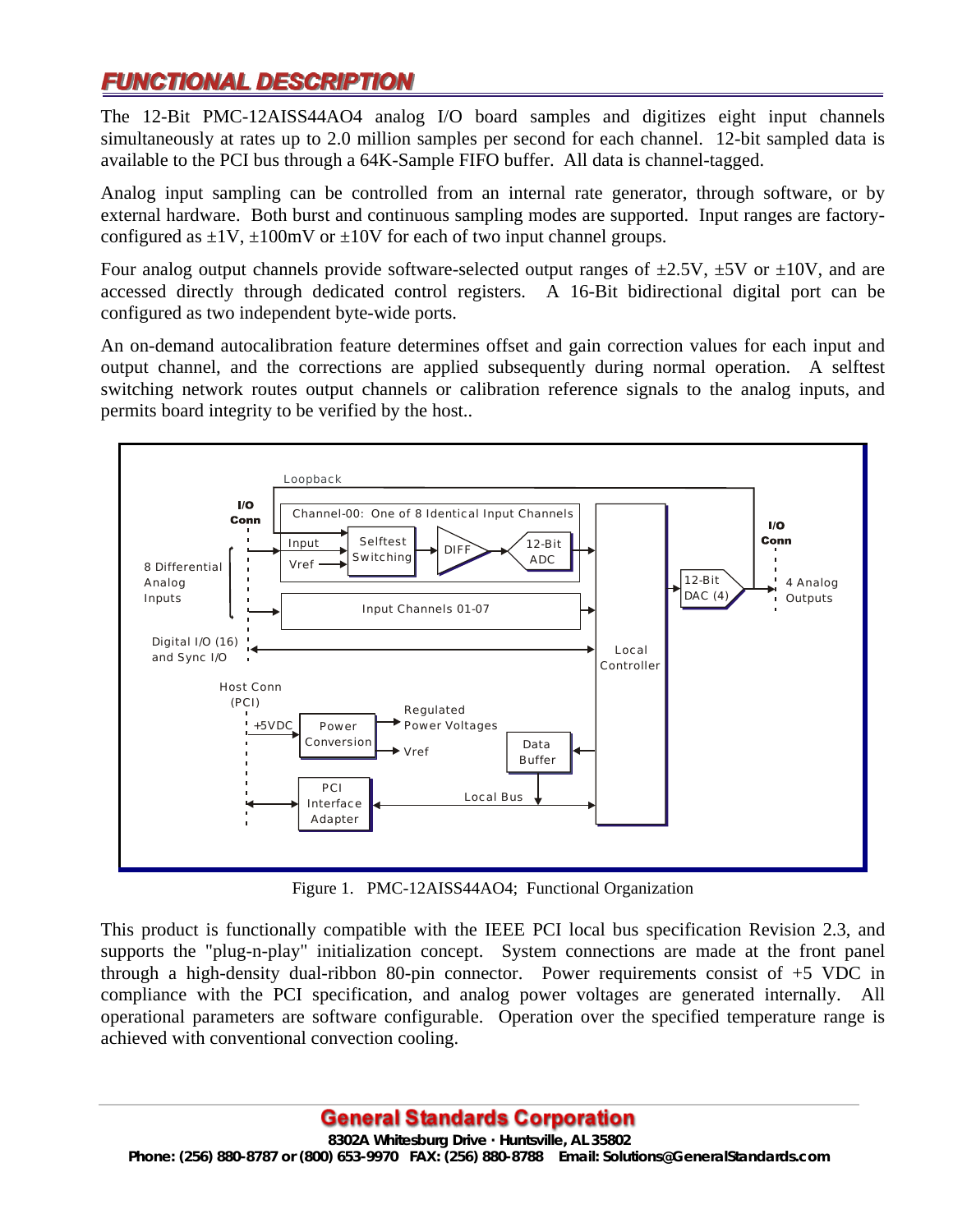# **PERFORMANCE SPECIFICATIONS**<br> $\frac{\text{AER} + 25 \,^0\text{C}}{\text{At} + 25 \,^0\text{C}}$ , with specified operating voltages

#### **Analog Input Characteristics:**

| Configuration:                 | Eight differential analog input channels; Dedicated 12-Bit ADC per channel.<br>Optional 4-Channel version available.                                    |
|--------------------------------|---------------------------------------------------------------------------------------------------------------------------------------------------------|
| <b>Voltage Ranges:</b>         | Two channel groups, each factory configured as $\pm 100$ mV, $\pm 1V$ or $\pm 10V$ fullscale.                                                           |
| Input Impedance:               | 20 Megohms Line-Line in parallel with 40pF, typical.                                                                                                    |
| Bias Current:                  | 50 nanoamps maximum, all ranges.                                                                                                                        |
| <b>Crosstalk Rejection:</b>    | 70dB typical, DC-500kHz.                                                                                                                                |
| Signal/Noise Ratio (SNR):      | $\pm$ 1V, $\pm$ 10V Ranges: 70dB, $\pm$ 100mVRange: 65dB; typical.<br>$(10 \text{ Hz})$ to specified small-signal bandwidth. Signal = Fullscale-0.3dB). |
| Common Mode Rejection:         | $\pm$ 1V, $\pm$ 10V Ranges: 85dB, $\pm$ 100mV Range: 95dB.<br>Typical, DC-100Hz, CMV = $\pm$ 11V, Vin = Zero.                                           |
| <b>Overvoltage Protection:</b> | $\pm$ 40 Volts with power removed; $\pm$ 25V with power applied.                                                                                        |

### **Analog Input Transfer Characteristics:**

| Resolution:                                                         | 12 Bits (0.0244 percent of FSR).                                                                                                                                                 |  |  |
|---------------------------------------------------------------------|----------------------------------------------------------------------------------------------------------------------------------------------------------------------------------|--|--|
| Maximum Sample Rate:                                                | 2.0 MSPS per channel.                                                                                                                                                            |  |  |
| Sampling Mode::                                                     | Simultaneous; 1 through 8 channels.                                                                                                                                              |  |  |
| DC Accuracy:<br>(Maximum composite error)<br>after autocalibration) | Midscale Accuracy<br><b>Fullscale Accuracy</b><br>Range<br>$\pm 10V$<br>$\pm 25$ mV<br>$\pm$ 7 mV<br>$+1V$<br>$\pm$ 2 mV<br>$\pm 8mV$<br>$\pm 100$ mV<br>$\pm 3mV$<br>$\pm$ 1 mV |  |  |
| Small-Signal Bandwidth:                                             | DC to 900kHz, all ranges. 3dB typical.                                                                                                                                           |  |  |
| Settling Time $(0.01\%)$ :                                          | 2.3 us, all ranges, typical                                                                                                                                                      |  |  |
| Power Bandwidth; -3dB                                               | 900kHz from 0Vp-p to 4Vp-p. 220kHz at 20Vp-p. 3dB typical.                                                                                                                       |  |  |
| Integral Nonlinearity:                                              | $\pm 0.035$ percent FSR.                                                                                                                                                         |  |  |
| Differential Nonlinearity:                                          | $\pm 0.030$ percent FSR.                                                                                                                                                         |  |  |

#### **Analog Input Operating Modes and Controls**

| <b>Input Data Buffer:</b>    | 64K-sample FIFO.                                                                                        |
|------------------------------|---------------------------------------------------------------------------------------------------------|
| <b>Sample Clock Sources:</b> | Internal rate generator; External Hardware Sync I/O, Software clock.                                    |
| <b>Sampling Modes:</b>       | Continuous sampling, and triggered burst.                                                               |
| Internal Rate Generator:     | Programmable from 488-2,000,000 sample clocks per second. Divides 32MHz<br>master clock to sample rate. |
| External Clock I/O:          | TTL, bidirectional. Zero to 2,000,000 sample clocks per second.                                         |
| Input Data Format:           | Selectable as offset binary or as two's complement. All channels tagged.                                |

## **General Standards Corporation**

**8302A Whitesburg Drive · Huntsville, AL 35802** 

**Phone: (256) 880-8787 or (800) 653-9970 FAX: (256) 880-8788 Email: Solutions@GeneralStandards.com**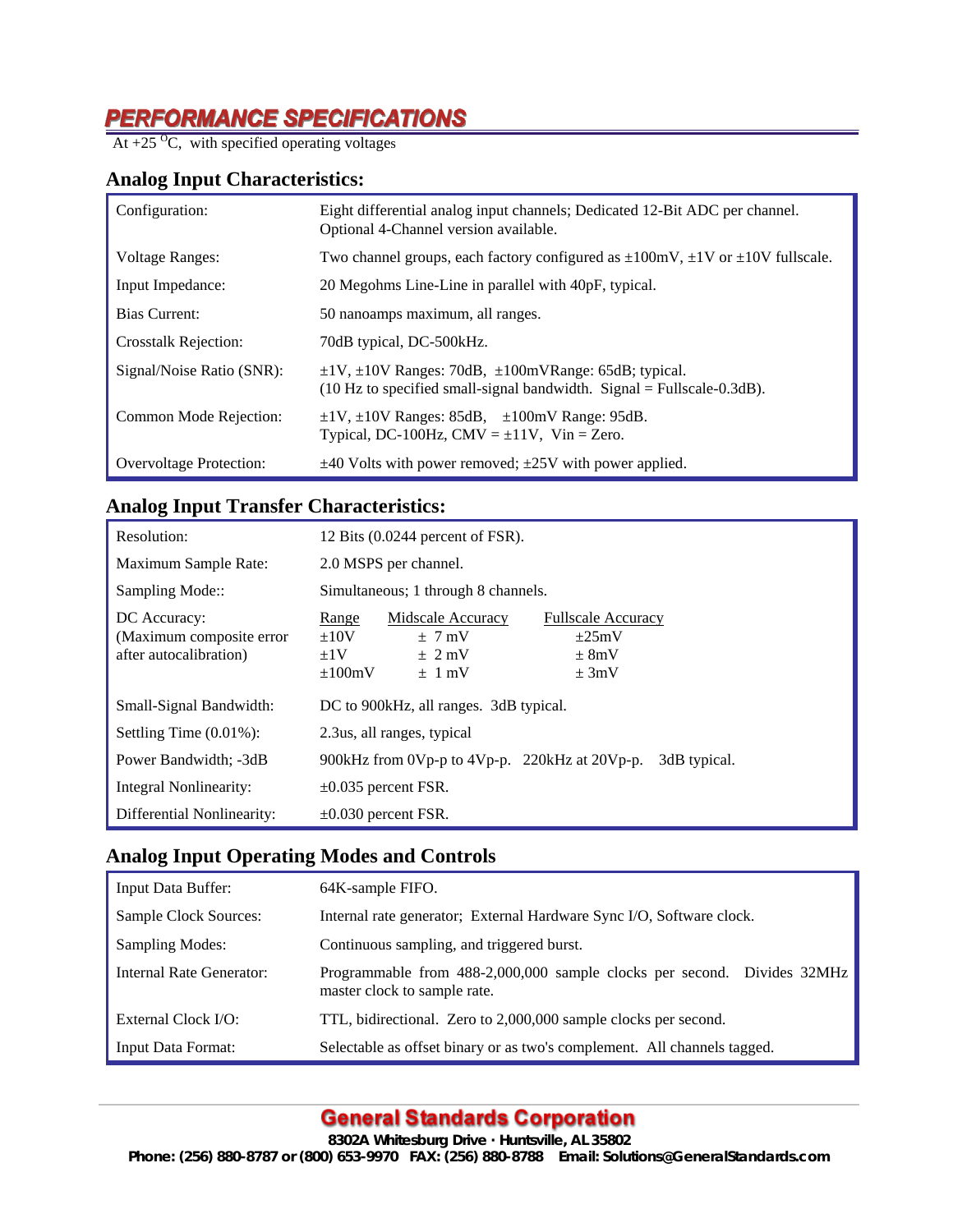| Configuration:            | Four single-ended output channels.                                                              |
|---------------------------|-------------------------------------------------------------------------------------------------|
| <b>Voltage Ranges:</b>    | $\pm 10$ , $\pm 5$ or $\pm 2.5$ Volts; Software-selectable; Independent of analog input ranges. |
| <b>Output Resistance:</b> | 1.0 Ohm maximum.                                                                                |
| Output protection:        | Withstands sustained short-circuiting to ground.                                                |
| Load Current:             | Zero to $\pm 5$ ma per channel.                                                                 |
| Load Capacitance:         | Stable with any load capacitance.                                                               |
| Noise:                    | 2.0mV-RMS, 10Hz-100KHz typical.                                                                 |
| Glitch Impulse:           | 5 LSB-nSec typical, all ranges.                                                                 |

#### **Analog Output Characteristics:**

#### **Analog Output Transfer Characteristics:**

| Resolution:                          | 12 Bits (0.0244 percent of FSR)                                                                                                                                                                                                  |                                                            |                                                                              |
|--------------------------------------|----------------------------------------------------------------------------------------------------------------------------------------------------------------------------------------------------------------------------------|------------------------------------------------------------|------------------------------------------------------------------------------|
| <b>Output Clocking:</b>              | Direct register access. Outputs can update immediately upon receiving each new<br>value from the bus, or can update synchronously from an internal or external clock.<br>Maximum practical clocking rate is 400KSPS per channel. |                                                            |                                                                              |
| DC Accuracy:<br>(Max error, no-load) | Range<br>$\pm 10V$<br>$+5V$<br>$\pm 2.5V$                                                                                                                                                                                        | Midscale Accuracy<br>$\pm 10$ mV<br>$\pm 4mV$<br>$\pm 2mV$ | $\pm$ Fullscale Accuracy<br>$\pm 35 \text{mV}$<br>$\pm 18$ mV<br>$\pm 10$ mV |
| Settling Time:                       | 4us to 1-LSB, typical with 50-percent fullscale step, no-load.                                                                                                                                                                   |                                                            |                                                                              |
| <b>Crosstalk Rejection:</b>          | 65 dB minimum, DC-10 kHz.                                                                                                                                                                                                        |                                                            |                                                                              |
| Integral Nonlinearity:               | $\pm 0.04$ percent of FSR, maximum.                                                                                                                                                                                              |                                                            |                                                                              |
| Differential Nonlinearity:           | $\pm 0.03$ percent of FSR, maximum.                                                                                                                                                                                              |                                                            |                                                                              |

#### **Digital I/O Port:**

16-Bit bidirectional I/O port. Standard TTL levels. Direct register Access. Byte or word configuration. 20 mA loading when configured as an output port. 0.1 mA source when configured as inputs.

#### **PCI Compatibility:**

Conforms to PCI Specification 2.3, D32 read/write, 33MHz, universal (5V/3.3V) signaling, Supports "plug-n-play" initialization, Provides one multifunction interrupt, Supports DMA data transfers in two channels as bus master in block mode or demand mode.

# **General Standards Corporation**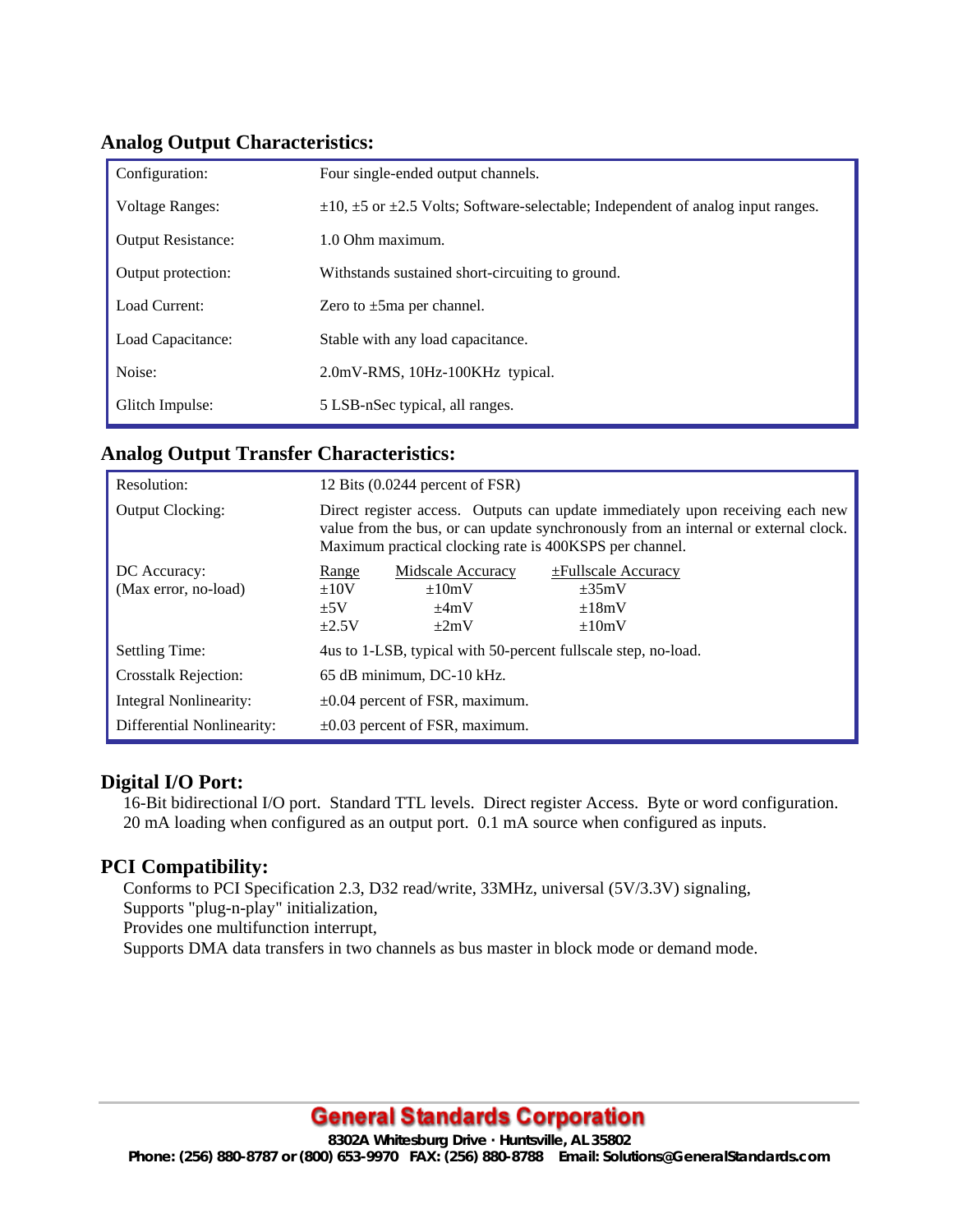#### **Power Requirements**

+5VDC ±0.25 VDC at 1.5 Amp maximum, 1.1 Amp typical. Maximum Power Dissipation: Side-1: 6.5 Watts. Side 2: 1.0 Watt.

# PHYSICAL PARAMETERS

#### **Mechanical Characteristics**

| Height: | $13.5$ mm $(0.53$ in)  |
|---------|------------------------|
| Depth:  | $149.0$ mm $(5.87$ in) |
| Width:  | $74.0$ mm $(2.91$ in)  |

#### **Environmental Specifications**

| <b>Ambient Temperature Range:</b> | Operating $0$ to +65 Degrees Celsius inlet air:                          |
|-----------------------------------|--------------------------------------------------------------------------|
|                                   | $-40$ to $+85$ Degrees Celsius<br>Storage:                               |
| <b>Relative Humidity:</b>         | Operating: 0 to 80%, non-condensing<br>Storage: 0 to 95%, non-condensing |
| Altitude:                         | Operation to 10,000 ft.                                                  |
| Cooling:                          | Conventional convection cooling; 150 LFPM                                |

# **ORDERING INFORMATION**

Specify the basic product model number followed by an option suffix "-A-B-C-D", as indicated below. For example, model number PMC-12AISS44AO4-8-64K-4-LH describes a board with eight input channels, four output channels, a 64 Ksample data buffer, four  $\pm 100$ mV inputs and four  $\pm 1$ V inputs.

| <b>Optional Parameter</b>       | <b>Value</b>                                 | <b>Specify Option As:</b> |
|---------------------------------|----------------------------------------------|---------------------------|
| <b>Number of Input Channels</b> | <b>8 Input Channels</b>                      | $A = 8$                   |
|                                 | <b>4 Input Channels</b>                      | $A = 4$                   |
| <b>Buffer Size</b>              | <b>64 Ksamples</b>                           | $B = 64K$                 |
| <b>Analog Outputs</b>           | <b>Four Analog Outputs</b>                   | $C = 4$                   |
|                                 | <b>No Analog Outputs</b>                     | $C=0$                     |
| <b>Input Ranges</b>             | Group-A and Group-B = $\pm 100$ mV           | $D=LI$                    |
|                                 | Group-A = $\pm 100$ mV; Group-B = $\pm 1V$   | $D=LI$                    |
|                                 | Group-A and Group-B = $\pm 1$ V              | $D=HH$                    |
|                                 | Group-A = $\pm 100$ mV; Group-B = $\pm 10$ V | $D=LV$                    |
|                                 | Group-A = $\pm 10V$ ; Group-B = $\pm 10V$    | $D=VV$                    |

General Standards Corporation assumes no responsibility for the use of any circuits in this product. No circuit patent licenses are implied. Information included herein supersedes previously published specifications on this product and is subject to change without notice.

## **General Standards Corporation**